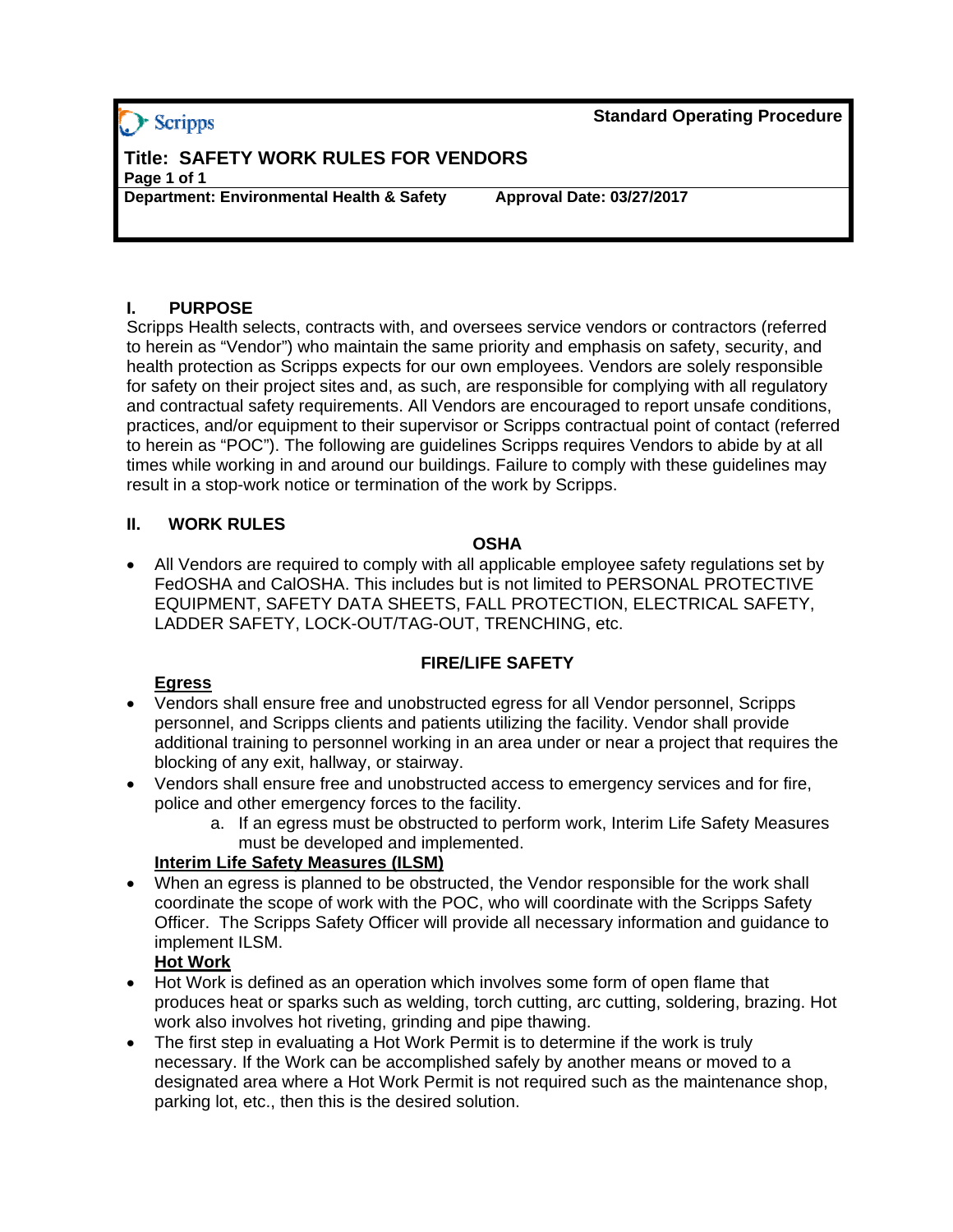## **TITLE: SAFETY WORK RULES FOR VENDORS Approval Date: 03/27/2017**

 When Vendor determines that hot work is necessary, the Vendor shall coordinate the scope of work with the POC who will coordinate with the Scripps Safety Officer or a Scripps Hot Work Permit Authorizing Individual.

#### **HAZARDOUS MATERIALS**

 Upon recognizing hazardous materials, which were not brought on site by the Vendor, the Vendor will immediately stop work in the affected area and report the condition to the POC who will coordinate with the Scripps Safety Officer. The service in the affected area shall not be resumed except by written agreement of Scripps Health and Vendor if in fact the material is a hazardous material and has not been rendered harmless. The work in the affected area shall be resumed, upon written agreement, in the absence of hazardous material(s), or when it has been rendered harmless.

#### **HOISTING**

- Prior to using hoisting equipment or cranes, the Vendor shall provide evidence of proper certifications of both the equipment and operator, and provide a lift plan appropriate to the scope of the lift considering such things as weights, reach, siting of equipment, staging area and destination, and proximity to potential hazards, including to Scripps operations and the public. Vendor will conduct a pre-lift safety meeting with POC and Scripps Safety Officer.
- When Vendor performs work within an existing facility and needs to hoist materials from outside or inside the building, it must schedule the hoisting with the POC and secure necessary approvals so as not to interrupt the operations. Any hoisting inside the building shall not exceed the normal floor loading of the building.

#### **NOISE & VIBRATION**

- When Vendor performs work within an existing facility, any unusual or excessive noise or vibration from construction activities must be coordinated a minimum of 24 hours in advance with the Scripps Project Management to avoid disturbing the patients, staff and facility operations.
- Vendor may be asked to stop work in the area if the noise is disturbing the operation of a department in that area of work.
- Work hours for Vendor's employees may need to be changed to avoid disturbances from the work activity. Vendor shall anticipate problems with noise and work out satisfactory solutions to avoid a work shut down.

#### **SMOKE, DUST, DEBRIS, ODOROUS HAZARDOUS MATERIALS, & INFECTION CAUSING ORGANISMS**

- Physical barriers are designed to contain smoke, dust, odors and fungal spores, and may be required to be placed between patient care and/or other operational areas and the work area. In some instances, negative pressure may also be required. In the occupied space the barriers must be built to the intact ceiling or ceiling tiles, and when above ceiling to the ceiling deck. All penetrations at existing perimeter walls must be sealed.
- Prior to the Vendor performing work that make cause smoke, dust, debris, hazardous materials odors, or infection causing organisms, the Vendor shall coordinate the scope of work with the POC who will coordinate with the Scripps Safety Officer. The Scripps Safety Officer will provide all necessary information and guidance to implement physical barriers.